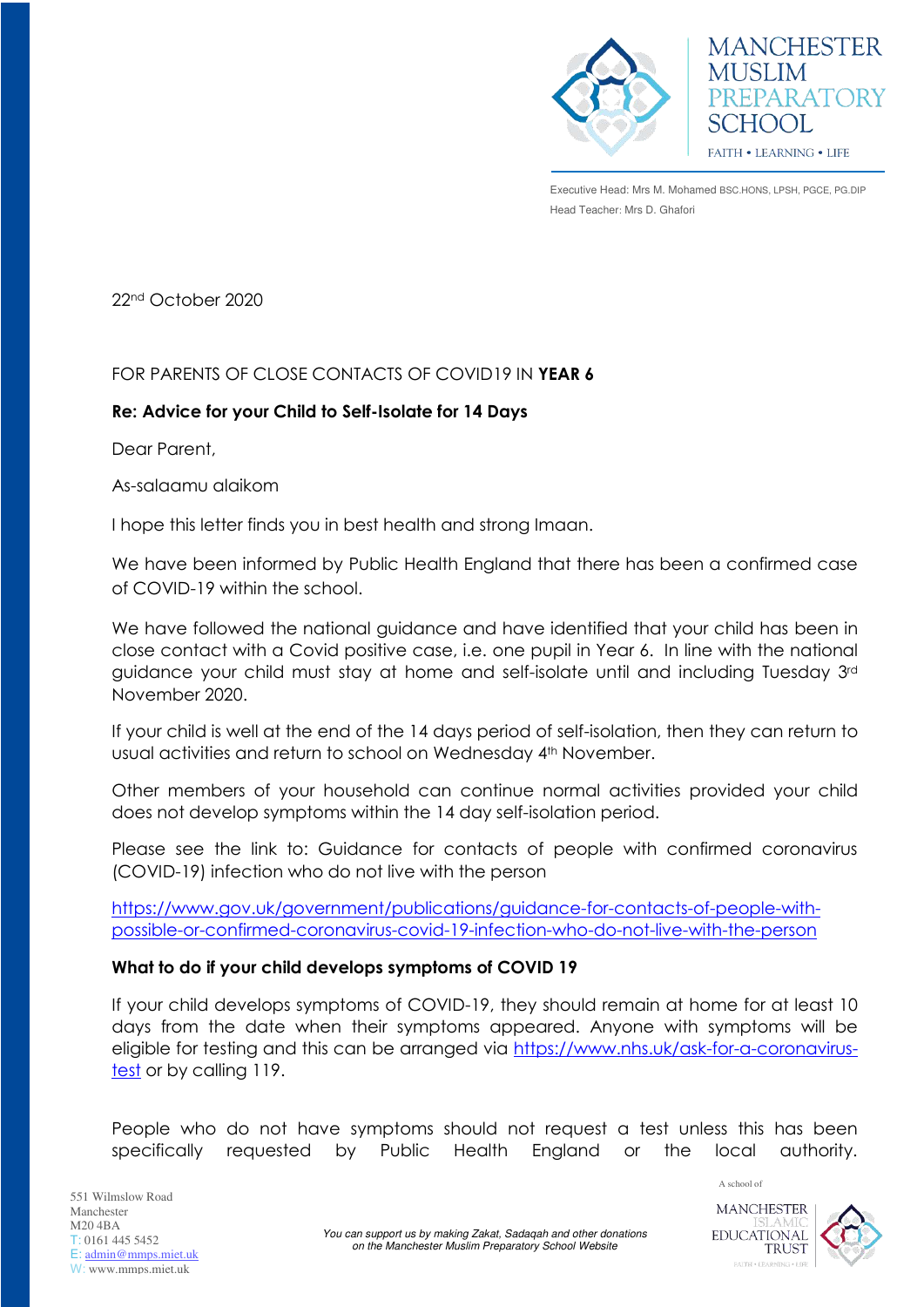

Executive Head: Mrs M. Mohamed BSC.HONS, LPSH, PGCE, PG.DIP Head Teacher: Mrs D. Ghafori

All other household members who remain well must stay at home and not leave the house for 14 days. This includes anyone in your 'Support Bubble'.

The 14-day period starts from the day when the first person in the house became ill.

Household members should not go to work, school or public areas and exercise should be taken within the home. If you require help with buying groceries, other shopping or picking up medication, or walking a dog, you should ask friends or family. Alternatively, you can order your shopping online and medication by phone or online.

Household members staying at home for 14 days will greatly reduce the overall amount of infection the household could pass on to others in the community

If you are able can, move any vulnerable individuals (such as the elderly and those with underlying health conditions) out of your home, to stay with friends or family for the duration of the home isolation period

Please see the link to the PHE 'Stay at Home' Guidance:

[https://www.gov.uk/government/publications/covid-19-stay-at-home-guidance/stay-at](https://www.gov.uk/government/publications/covid-19-stay-at-home-guidance/stay-at-home-guidance-for-households-with-possible-coronavirus-covid-19-infection)[home-guidance-for-households-with-possible-coronavirus-covid-19-infection](https://www.gov.uk/government/publications/covid-19-stay-at-home-guidance/stay-at-home-guidance-for-households-with-possible-coronavirus-covid-19-infection)

## **Symptoms of COVID 19**

The most common symptoms of coronavirus (COVID-19) are recent onset of:

- new continuous cough and/or
- high temperature and/or
- a loss of, or change in, normal sense of taste or smell (anosmia)

## **For most people, coronavirus (COVID-19) will be a mild illness.**

If your child does develop symptoms, you can seek advice from the nhs.uk website at [https://www.nhs.uk/conditions/coronavirus-covid-19/check-if-you-have-coronavirus](https://www.nhs.uk/conditions/coronavirus-covid-19/check-if-you-have-coronavirus-symptoms/)[symptoms/](https://www.nhs.uk/conditions/coronavirus-covid-19/check-if-you-have-coronavirus-symptoms/). If you are concerned about your child's symptoms, or they are worsening you can seek advice from NHS 111 at<https://111.nhs.uk/>or by phoning 111.

A school of